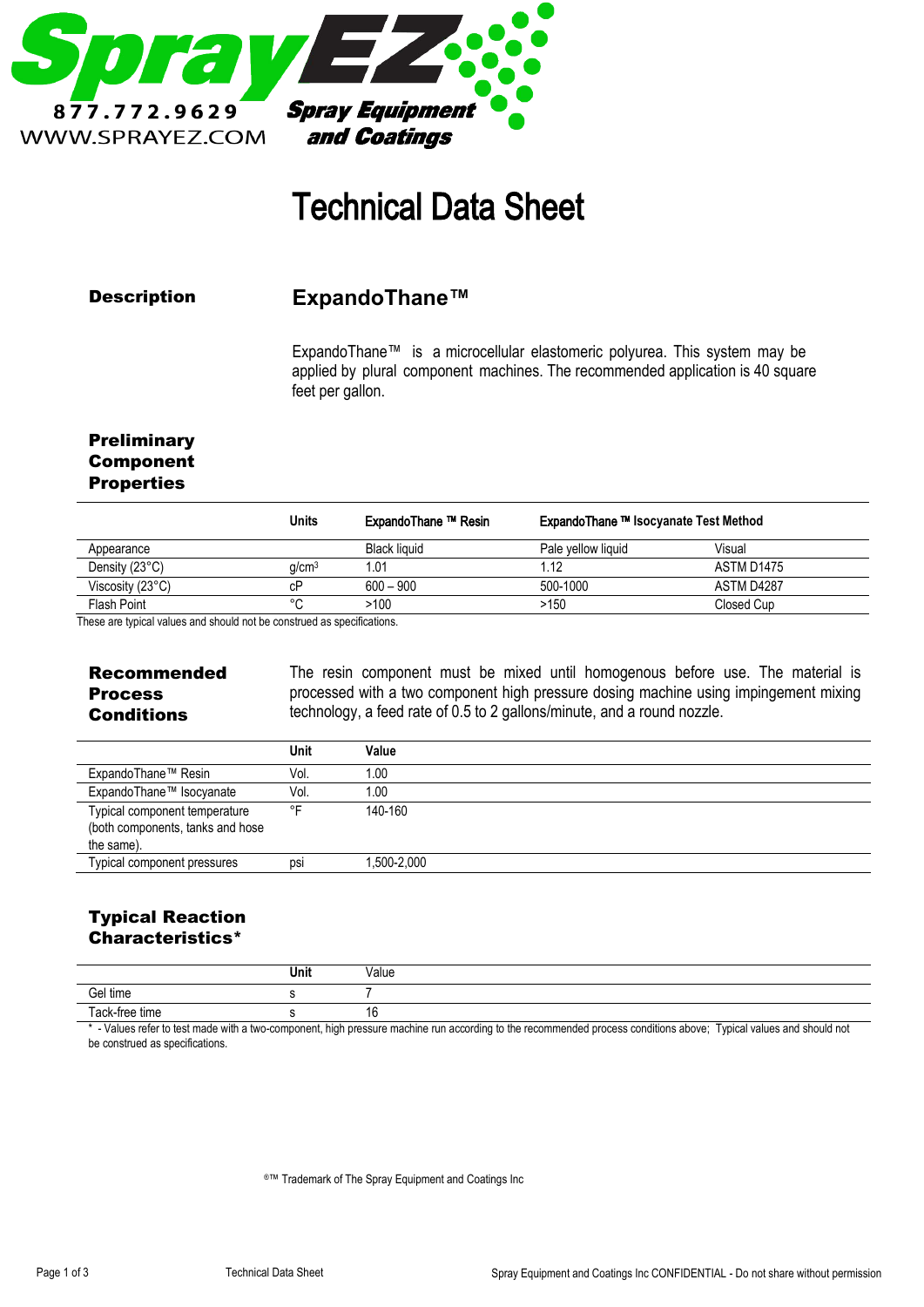

## Handling and Storage

|                                    | Units   | ExpandoThane™ Resin | ExpandoThane™ Isocynate |  |
|------------------------------------|---------|---------------------|-------------------------|--|
| Storage temperature                | $\circ$ | 15-25               | 15-25                   |  |
| Storage stability / Shelf life (1) | months  | . .                 |                         |  |

1. Both resin and isocyanate components must be protected against humidity and stored in sealed containers.

### Typical Polymer **Properties**

|                            | Unit      | Value | <b>Test Method</b>   |
|----------------------------|-----------|-------|----------------------|
| Hardness                   | Shore A   | 4045  | ASTM D2240           |
| Tensile strength           | Psi       | 223   | ASTM D412            |
| 100% modulus               | Psi       | 145   |                      |
|                            |           |       |                      |
| Elongation at break        | $\%$      | 185   | ASTM D412            |
| Tear resistance            | pli       | 119   | ASTM D624C           |
| Insulation Value, k-factor | $W/m^2$ K | 0.36  | <b>ASTM C 518-04</b> |
| Density                    | $Ib/ft^3$ | 27    | <b>DIN 53479</b>     |

These are typical values and should not be construed as specifications

®™ Trademark of The Spray Equipment and Coatings Inc